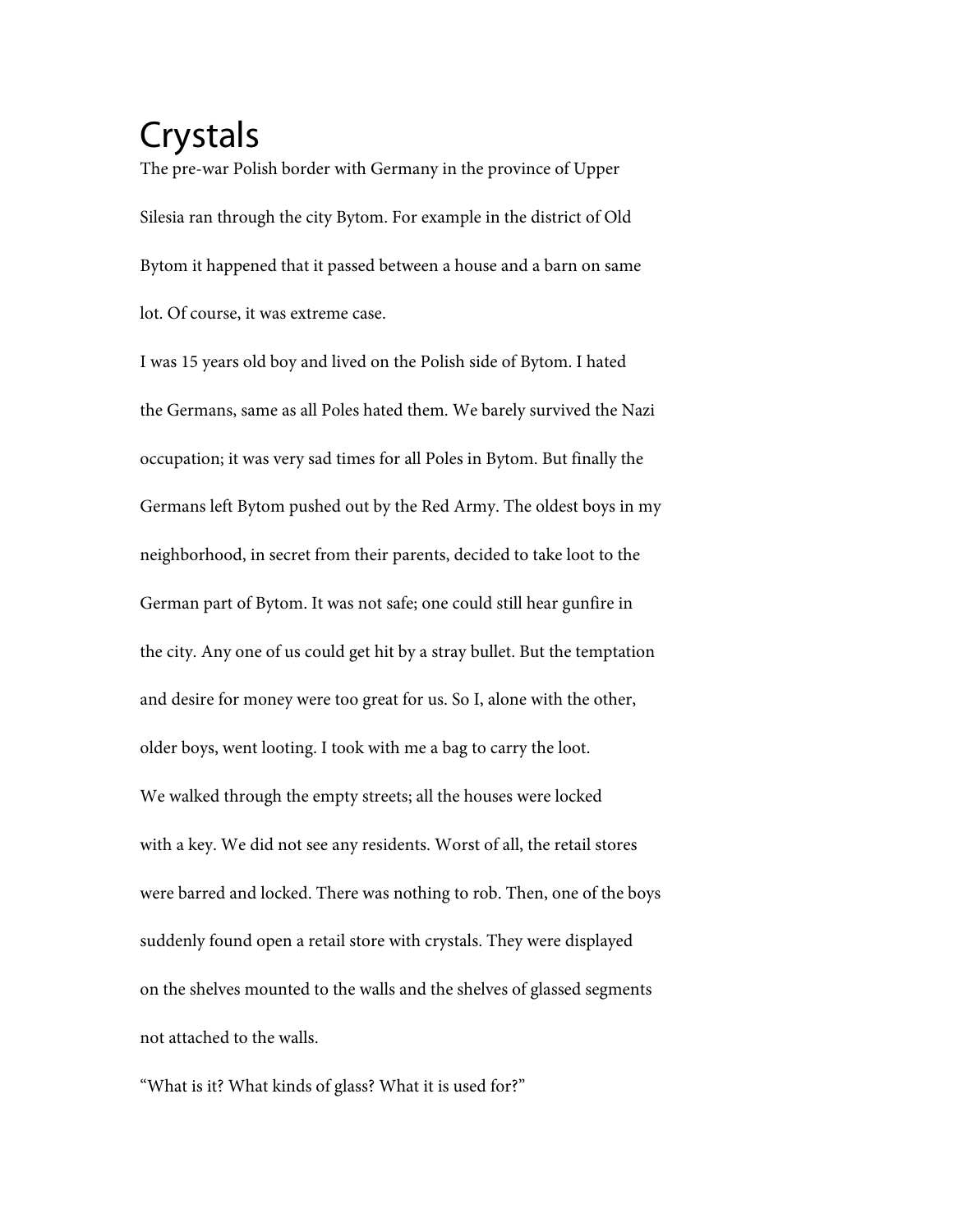None of us knew. We had not seen crystals in our life. We were all from poor families, and we did not see before even porcelain tableware, not only crystals. We ate in our homes on aluminum plates because they were practical; you could not break them. We decided, therefore, after a short discussion, that crystals were useless for us. In addition, the crystals were extremely heavy and brittle as glass.

''Guys, let's break these crazy products of glass. When the Germans return to store, they will cry!''

Everyone loved this idea. We began to drop to the floor the crystals from the shelves. They fell with a roar on the concrete floor, breaking into small pieces. It was a lot of work, and we got tired and sweaty. But we left the store with feeling of a job well done. In general, our trip to the German Bytom was not successful, being that the stores and houses were closed. Suddenly bullets started to fly over our heads, and we ran back to our homes.

I told my mother that, to spite the Germans, we broke their strange glass.

''You are so stupid; after all, this strange glass was crystal!''

''What's crystal; what is it used for?''

''They are used for nothing, only for decoration.''

''We do not need any decoration in our house!''